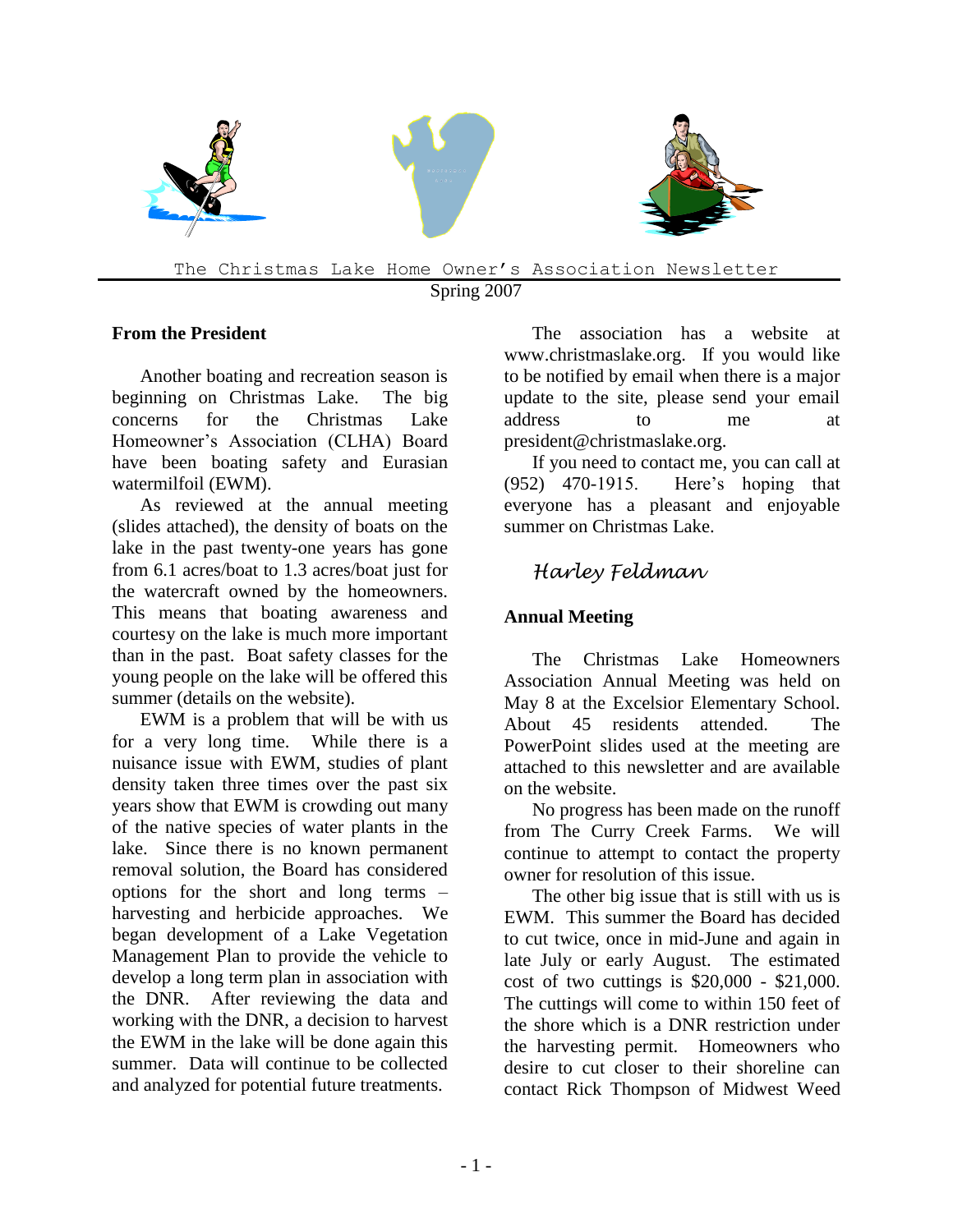Harvesting at (763) 238-1012. Please do not call Steve Midthun for your own harvesting needs – deal directly with Rick.

The DNR's conclusions based on plant sample data from Christmas Lake are as follows: 1) EWM in Christmas Lake is increasing and causing ecological impacts that include a reduction in the frequency of occurrence of native plants, 2) that if uncontrolled, EWM would probably continue to increase and native plants would probably continue to decrease, and 3) that if EWM was controlled, meaning a reduction in its frequency of occurrence, native plants would probably increase.

Given these conclusions, the Board looked at data from three sample herbicide treatments sites on Lake Minnetonka, treatment data from the Michigan Governor's study of Sonar, feedback from 33 Michigan treated lakes and discussions with the DNR (details on website). While the herbicide results are encouraging, the Board recognizes that there is risk associated with any herbicidal treatment and chose to continue harvesting for at least this summer.

Patti Feeney suggested a lake clean-up day for May 19, the same day as the Shorewood Annual Clean-up Day. It is suggested that we all take a little time to clean around the roads that encircle the lake.

## **9 th Annual Christmas Lake Run/Walk**

The 9<sup>th</sup> Annual Christmas Lake Fun Run/Walk will be held on Memorial Day, May 28, at 9:00. Last year, we contributed \$2,800 to the Cystic Fibrosis Foundation and the Cossette family who also contributed their portion to the Foundation.

This is a great opportunity to see friends and neighbors after the long winter. The proceeds will be sent to a deserving charity chosen by the Association Board members. Suggestions are welcome.

### **Annual Dues**

This year's dues are based on two EWM harvestings. The dues were voted to be set at \$200 per household. This level of funding should keep the association reserve at \$38,000 in preparation for the possibility of the Curry Creek Farms project. Please remit your check for \$200 to the Association Treasurer, Doug Punke, 20695 Radisson Inn Road, Shorewood, MN 55331. Since we would all like the milfoil problem to be minimized, the Board is shooting for 100% dues collection.

### **Boating Safety Classes**

Dave Schultz is sponsoring boating safety classes for children of boating age. The first class will be held on Saturday, June  $2$  from  $2 - 6$  pm. This first class will hold ten students. If you would like to register your child, please email Dave at dave@tolijama.com or call him at (952) 470-4040.

# **July 4th Activities**

Last year's theme for the parade and dock contest was "Animated Movies". There were many outstanding entries. Below are pictures of the winning entries and the annual poem. The 2007 theme is "Inventors and Their Inventions: 1900 - 1930". Please let Harley know if you would like to volunteer to host the after parade party.